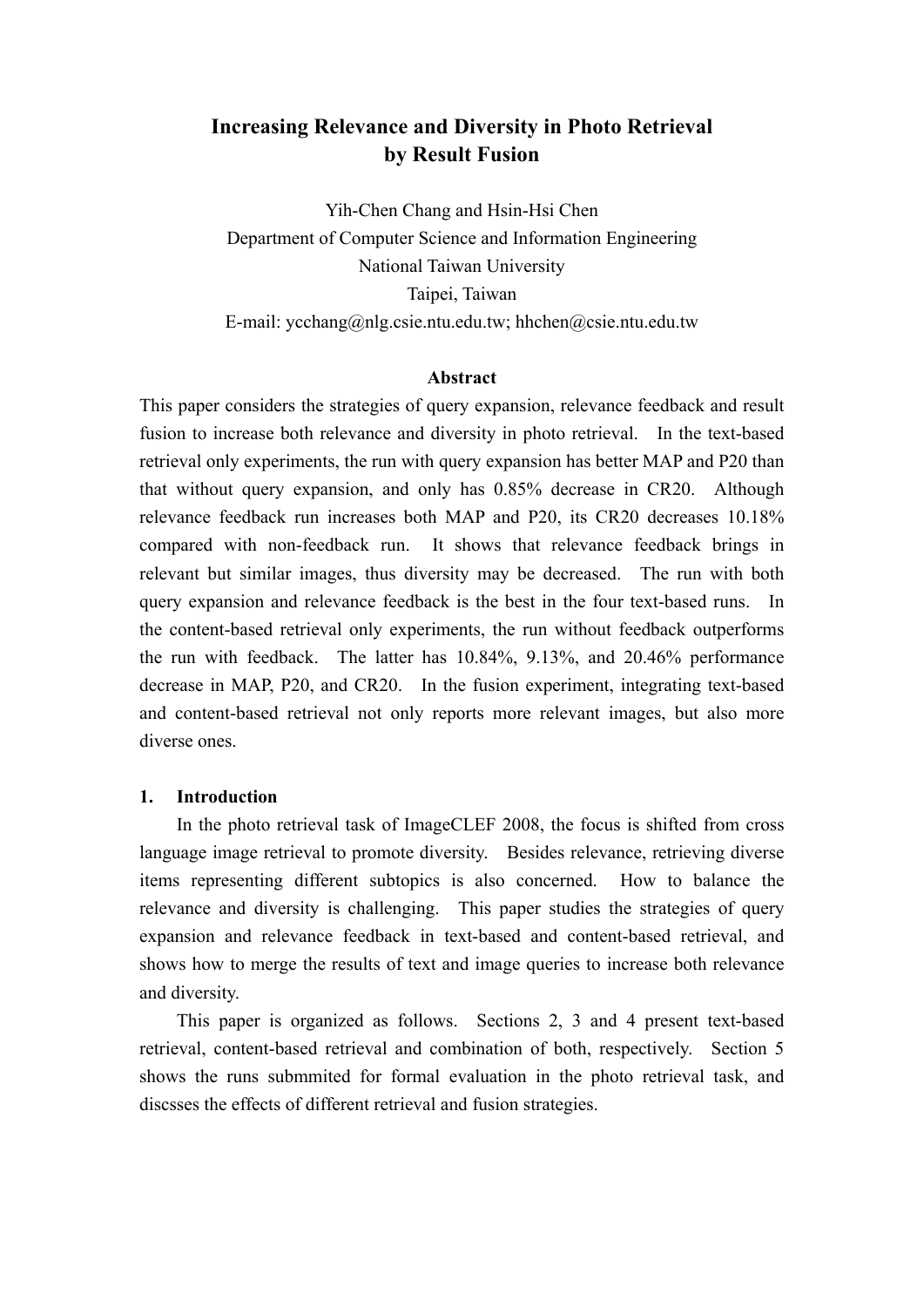#### **2. Text-Based Retrieval**

In text-based retrieval, we consider the strategies of query expansion and relevance feedback. Assume the text corpus *T* is composed of *n* terms,  $t_1, t_2, ..., t_n$ , and a query Q contains *m* query terms,  $q_1, q_2, ..., q_m$ . We expand Q in the following way.

- (1) For each corpus term  $t_i$  and query term  $q_i$ , compute  $P(q_i | t_i) = P(t_i, q_i) / P(t_i)$ .
- (2) For each corpus term  $t_i$ , compute *OverlapNum*( $t_i$ , $Q$ ) defined below. *OverlapNum*( $t_i$ , $Q$ ) = *cardinality*{*q* |  $q \in Q$ ,  $P(q | t_i) > 0$ }
- (3) For all  $t_i \in T$ , if  $\sum_{j=1}^{m} P(q_j | t_i) \times \text{Overall}(t_i, Q) > thd$ , then  $t_i$  will be added *j*  $P(q_j | t_i) \times \text{OverallapNum}(t_i, Q)$ 1 **OverlapNum**

to new query *Q*'. In the experiments, *thd* is set to 1. In other words, the original query terms which also appear in the corpus will be added into *Q*'.

We adopt Lemur as our text IR system. The weighting function is BM25 with parameters  $(K1=1.2, B=0.75, K3=7)$ . For relevance feedback, we select the top-10 terms of the highest BM25 scores from the top-5 retrieved documents, and add them to the query. The expanded terms have 1/2 weight of the original query terms.

#### **3. Content-Based Retrieval**

For each image *gi*, we extract two kinds of features: *SizeFeature*(*gi*) and *ColorFeature* $(g_i)$ . These two functions are defined below.

(1) *SizeFeature*( $g_i$ ) = 0, if *height*( $g_i$ )>*width*( $g_i$ )

 $= 1$ , if *height*( $g_i$ )  $\leq$  *width*( $g_i$ )

(2) *ColorFeature*( $g_i$ ): divide  $g_i$  into 32×32 blocks, and extract their RGB values. The similarity of two images, *gi* and *gj*, is computed as follows.

- (1) Compute the color similarity of  $g_i$  and  $g_j$  based on their color features. *ColorSimilar*( $g_i$ ,  $g_j$ ) = number of blocks in  $g_i$  and  $g_j$ , whose R, G and B value differences are not larger than 10.
- (2) Compute the size similarity of  $g_i$  and  $g_j$  based on their size features. If *SizeFeature*( $g_i$ ) and *SizeFeature*( $g_i$ ) is the same, then *SizeSimilar*( $g_i$ ,  $g_i$ )=1.5. Otherwise, *SizeSimilar*( $g_i$ ,  $g_j$ )=1.0.
- (3) The similarity of *gi* and *gj* is in terms of *SizeSimilar* and *ColorSimilar*:  $Similar(g_i, g_j) = SizeSimilar(g_i, g_j) \times ColorSimilar(g_i, g_j)$

#### **4. Combining Text-based and Content-based Retrieval**

In image retrieval, we compute the similarities of the query images and all the images in the data set and select the most similar image for media mapping (Chen and Chang, 2006). The corresponding text description of the reported image is regarded as a text query for further retrieval. The results of text-based and content-base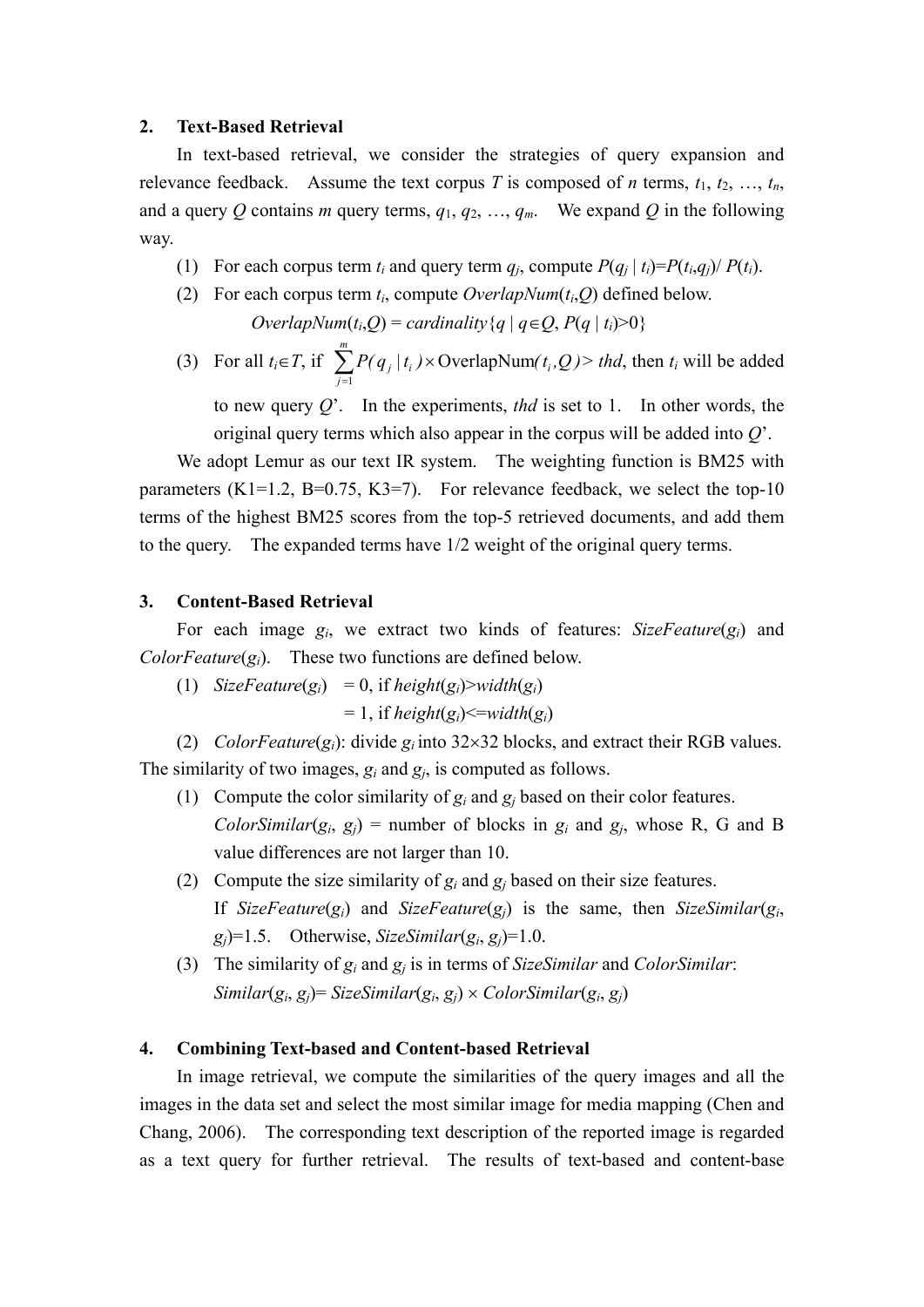retrieval are merged in the following way. We normalize the scores of the two result lists by the corresponding top-1 scores (Tsai, Wang, and Chen, 2008), i.e., the normalized scores will be within 0 and 1, and merge the lists with the same weights by their normalized scores.

# **5. Experiments and Discussion**

We submit 7 runs shown below for the formal evaluation.

(1) NTU-EN-EN-AUTO-NOFB-TXT

This run is baseline. We employ Lemur for text-based retrieval without query expansion and relevance feedback.

- (2) NTU-EN-EN-AUTO-FB-TXT This run employs Lemur for text-based retrieval with relevance feedback.
- (3) NTU-EN-EN-AUTO-QE-NOFB-TXT This run employs Lemur for text-based retrieval with query expansion.
- (4) NTU-EN-EN-AUTO-QE-FB-TXT

This run employs Lemur for text-based retrieval with query expansion and relevance feedback.

(5) NTU-IMG-EN-AUTO-NOFB-TXTIMG.

This run employs content-based retrieval first, then adopts media mapping to transform the image query to text query, and employs Lemur for text-based retrieval without relevance feedback.

- (6) NTU-IMG-EN-AUTO-FB-TXTIMG This run is similar to NTU-IMG-EN-AUTO-NOFB-TXTIMG except that relevance feedback is done.
- (7) NTU-EN-EN-AUTO-QE-FB-TXTIMG This run merges the results of NTU-IMG-EN-AUTO-FB-TXTIMG and NTU-EN-EN-AUTO-QE-FB-TXT.

The evaluation of the formal runs is based on mean average precision (MAP), precision at 20 (P20) and instance recall at rank 20 (CR20), which calculates the percentage of different clusters represented in the top 20. Table 1 lists the experimental results of employing text query only. The run with query expansion has better MAP and P20 than that without query expansion, and only has 0.85% decrease in CR20. Although relevance feedback increases both MAP and P20 in EN-EN-AUTO-FB-TXT run, its CR20 decreases 10.18% compared with EN-EN-AUTO-NOFB-TXT. It shows that relevance feedback brings in relevant but similar images, thus diversity may be decreased. The run with both query expansion and relevance feedback is better than the other three runs. Compared with baseline, it has 33.79%, 44.44%, and 0.27% increase in MAP, P20 and CR20, respectively.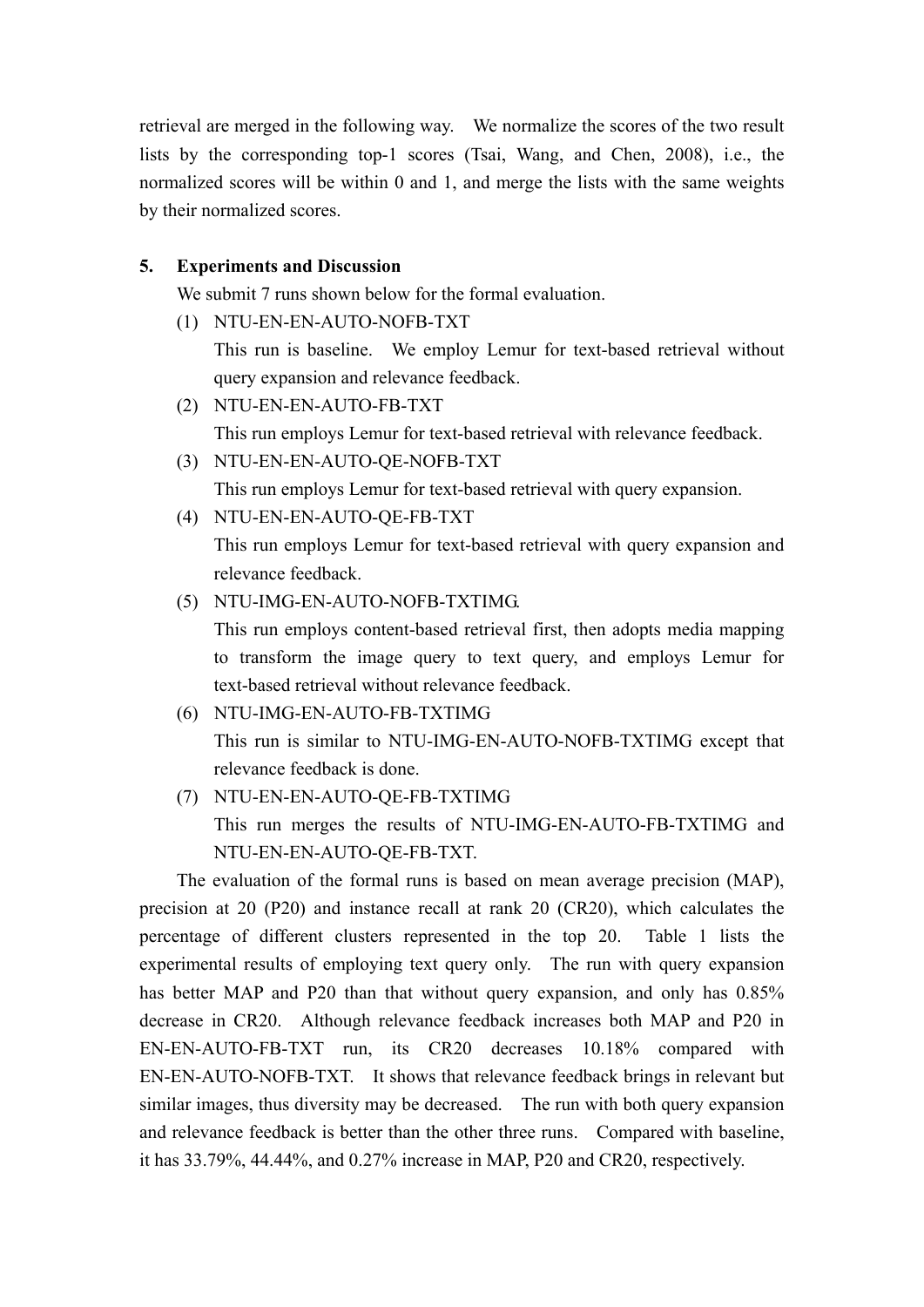| Runs                   | Feedback       | Expansion      | <b>MAP</b>   | P <sub>20</sub> | <b>CR20</b> |
|------------------------|----------------|----------------|--------------|-----------------|-------------|
| EN-EN-AUTO-NOFB-TXT    | N <sub>0</sub> | No             | 0.1790       | 0.2077          | 0.2602      |
| EN-EN-AUTO-QE-NOFB-TXT | No             | Yes            | 0.1967       | 0.2244          | 0.2580      |
|                        |                |                | $(+9.88\%)$  | $(+8.04\%)$     | $(-0.85\%)$ |
| EN-EN-AUTO-FB-TXT      | Yes            | N <sub>0</sub> | 0.2122       | 0.2692          | 0.2337      |
|                        |                |                | $(+18.54\%)$ | $(29.61\%)$     | $(-10.18%)$ |
| EN-EN-AUTO-QE-FB-TXT   | <b>Yes</b>     | Yes            | 0.2395       | 0.3000          | 0.2609      |
|                        |                |                | $(+33.79%)$  | $(+44.44\%)$    | $(+0.27\%)$ |

**Table 1. Comparisons of Runs Employing Text Query Only** 

Table 2 lists the experimental results of employing sample images. In the experiments, 3 example images are considered. The run without feedback outperforms the run with feedback. The latter has 10.84%, 9.13%, and 20.46% performance decrease in MAP, P20, and CR20. The possible reason of the drop in precision is the top-5 retrieved images for feedback may be very specific. That may introduce noises. Consider topic 43, *sunset over water*, as an example. The correct image should contain both *sunset* and *water*. The query without feedback is "*Sunset at the sea the dark outlines of a mountain in the foreground the sun is rising over the sea behind it a light orange sky in the background peru*". In the top-5 retrieved images, only one contains both scenes, but all of them contain *sunset* scene. There are 34 relevant images in the result list before feedback, and only 25 relevant images after feedback. The MAP decreases from 0.1776 to 0.0535 after feedback. CR20 decreases more than MAP and P20. It shows pure relevance feedback is harmful to diversity.

| Run                     | Feedback | <b>MAP</b>   | P <sub>20</sub> | CR20        |  |
|-------------------------|----------|--------------|-----------------|-------------|--|
| IMG-EN-AUTO-NOFB-TXTIMG | No.      | 0.2103       | 0.3090          | 0.1779      |  |
| IMG-EN-AUTO-FB-TXTIMG   | Yes      | 0.1875       | 0.2808          | 0.1415      |  |
|                         |          | $(-10.84\%)$ | $(-9.13%)$      | $(-20.46%)$ |  |

**Table 2. Comparisons of Runs Employing Image Query Only**

 Table 3 compares the performance of employing text query only, image query only, and both. The fusion run, which achieves MAP 0.2809, P20 0.3769 and CR20 0.2763, is the best of our 7 submitted runs in the formal evaluation. It shows that integrating text-based and content-based retrieval not only reports more relevant images, but also more diverse ones.